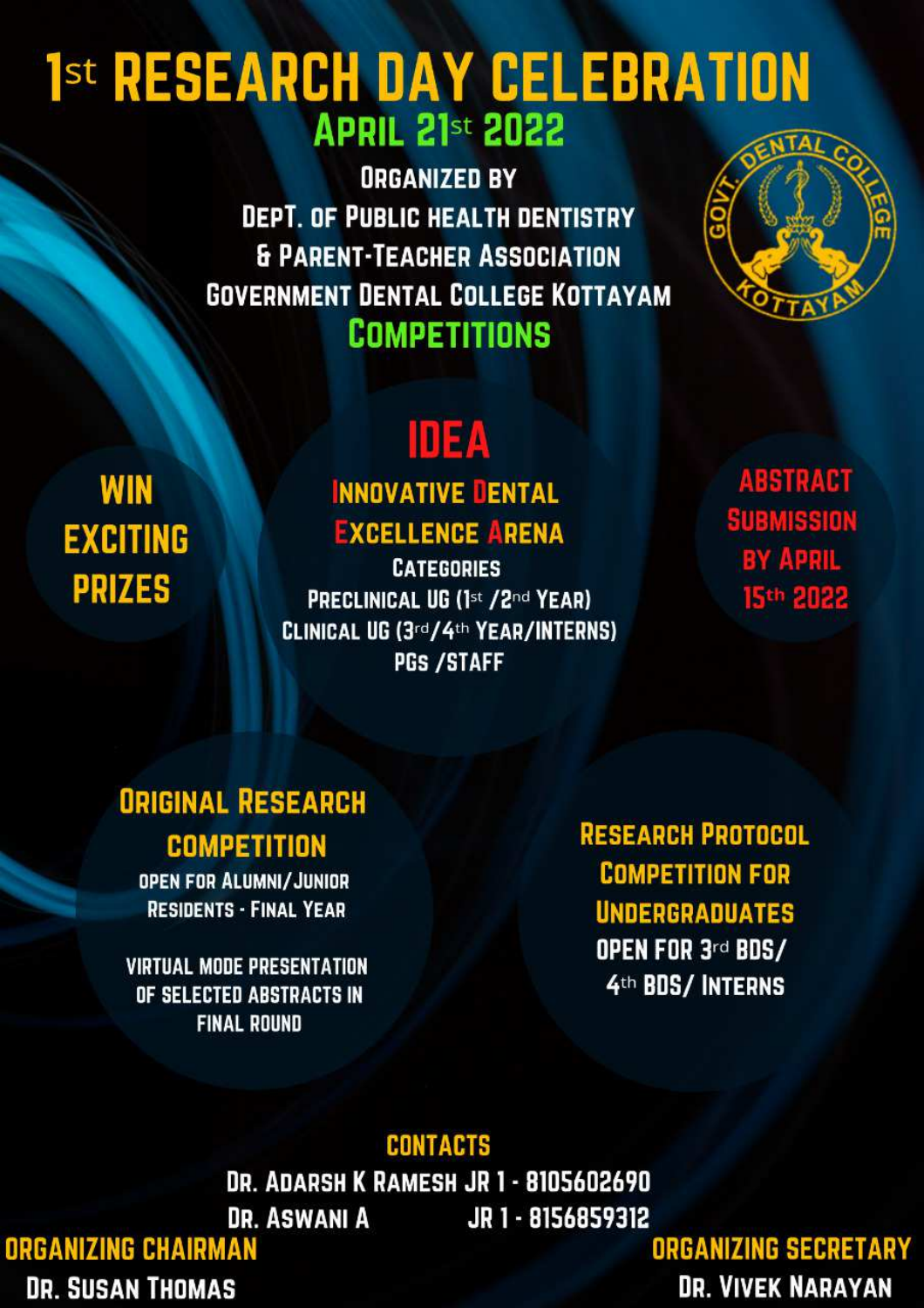#### **RESEARCH DAY CELEBRATION – April 21st 2022**

**Conducted by Department of Public Health Dentistry, GDC Kottayam** 

#### **Rules for Competitions**

#### **1) IDEA – Innovation Dental Excellence Arena**

Categories:

- Preclinical  $UG 1<sup>st</sup>/2<sup>nd</sup> Years$
- Clinical UG  $3<sup>rd</sup>/4<sup>th</sup>/Interns$
- PGs/Staff

The submission should be a concept note. It may be a clinical innovation, academic/research tool, or public health initiative.

The abstract concept should be structured under the following headings

- − Background/Relevance
- − Components
- − Cost/Feasibility

Maximum of **500 words** should be used. Selected abstracts will have to be presented as a power point presentation. The time limit for presentation and discussion is **8 minutes** and **2 minutes** respectively.

All abstracts are to be mailed to the email mentioned below.

#### **2) Research Protocol Competition for Undergraduates**

Open for 3<sup>rd</sup> BDS/4<sup>th</sup> BDS/Interns

Structure of the protocol should contain

- − Title
- − Research Question
- − Introduction (rationale of study)
- − Aims & Objectives
- − Materials & Methods
- − Significance of the Study

Abstract word limit: 500 words